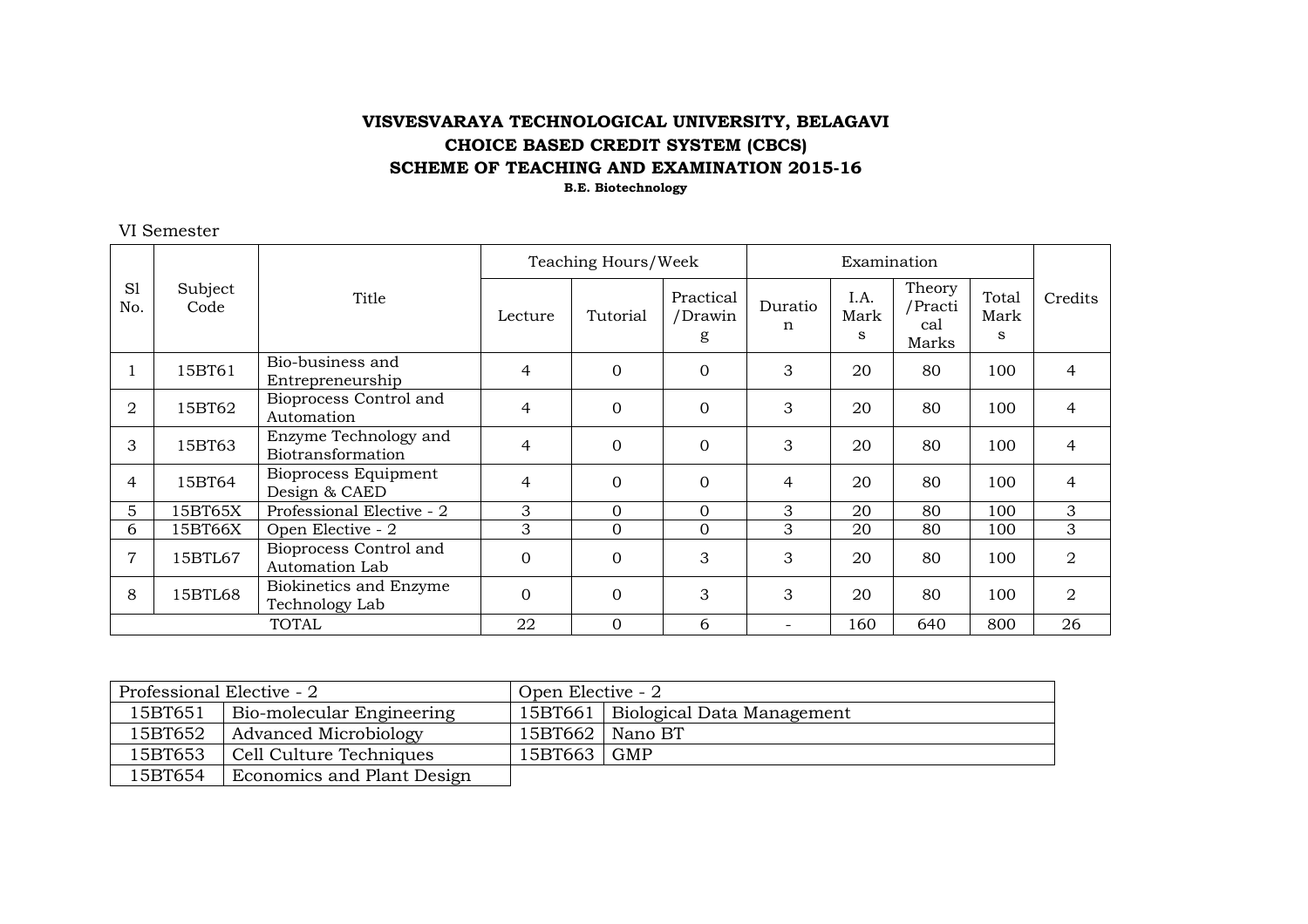# **VISVESVARAYA TECHNOLOGICAL UNIVERSITY, BELAGAVI CHOICE BASED CREDIT SYSTEM (CBCS) SCHEME OF TEACHING AND EXAMINATION 2015-16**

**B.E. Biotechnology**

#### VII Semester

|                       |                 |                                | Teaching Hours/Week      |          |                           |              |                   |                                   |                    |         |
|-----------------------|-----------------|--------------------------------|--------------------------|----------|---------------------------|--------------|-------------------|-----------------------------------|--------------------|---------|
| S <sub>1</sub><br>No. | Subject<br>Code | Title                          | Lecture                  | Tutorial | Practical<br>/Drawin<br>g | Duratio<br>n | I.A.<br>Mark<br>S | Theory<br>/Practi<br>cal<br>Marks | Total<br>Mark<br>S | Credits |
|                       | 15BT71          | Fermentation Technology        | 4                        | $\Omega$ | $\Omega$                  | 3            | 20                | 80                                | 100                | 4       |
| 2                     | 15BT72          | Genomics and Proteomics        | 4                        | $\Omega$ | $\Omega$                  | 3            | 20                | 80                                | 100                | 4       |
| 3                     | 15BT73          | Plant BT                       | 4                        | $\Omega$ | $\Omega$                  | 3            | 20                | 80                                | 100                | 4       |
| 4                     | 15BT74X         | Professional Elective - 3      | 3                        | $\Omega$ | $\Omega$                  | 3            | 20                | 80                                | 100                | 3       |
| 5                     | 15BT75X         | Professional Elective - 4      | 3                        | $\Omega$ | $\Omega$                  | 3            | 20                | 80                                | 100                | 3       |
| 6                     | 15BTL76         | Fermentation Technology<br>Lab | $\Omega$                 | $\Omega$ | 3                         | 3            | 20                | 80                                | 100                | 2       |
| 7                     | 15BTL77         | Plant BT lab                   | $\Omega$                 | $\Omega$ | 3                         | 3            | 20                | 80                                | 100                | 2       |
| 8                     | 15BT78          | Project Phase -1 +<br>Seminar  | $\overline{\phantom{a}}$ |          | $\overline{\phantom{a}}$  | 3            | 100               | $\overline{\phantom{a}}$          | 100                | 2       |
| <b>TOTAL</b>          |                 | 18                             | $\Omega$                 | 6        |                           | 240          | 560               | 800                               | 24                 |         |

| Professional Elective - 3 |                                   | Professional Elective - 4 |                                 |  |  |  |
|---------------------------|-----------------------------------|---------------------------|---------------------------------|--|--|--|
| 15BT741                   | Health Informatics                |                           | 15BT751   Diary BT              |  |  |  |
| 15BT742                   | <b>Bioreactor Design Concepts</b> |                           | 15BT752   Forensic Sciences     |  |  |  |
| 15BT743                   | Lab to Industrial Scaling         |                           | 15BT753   Molecular Diagnostics |  |  |  |
| 15BT744                   | Food BT                           |                           | 15BT754   Big Data Management   |  |  |  |